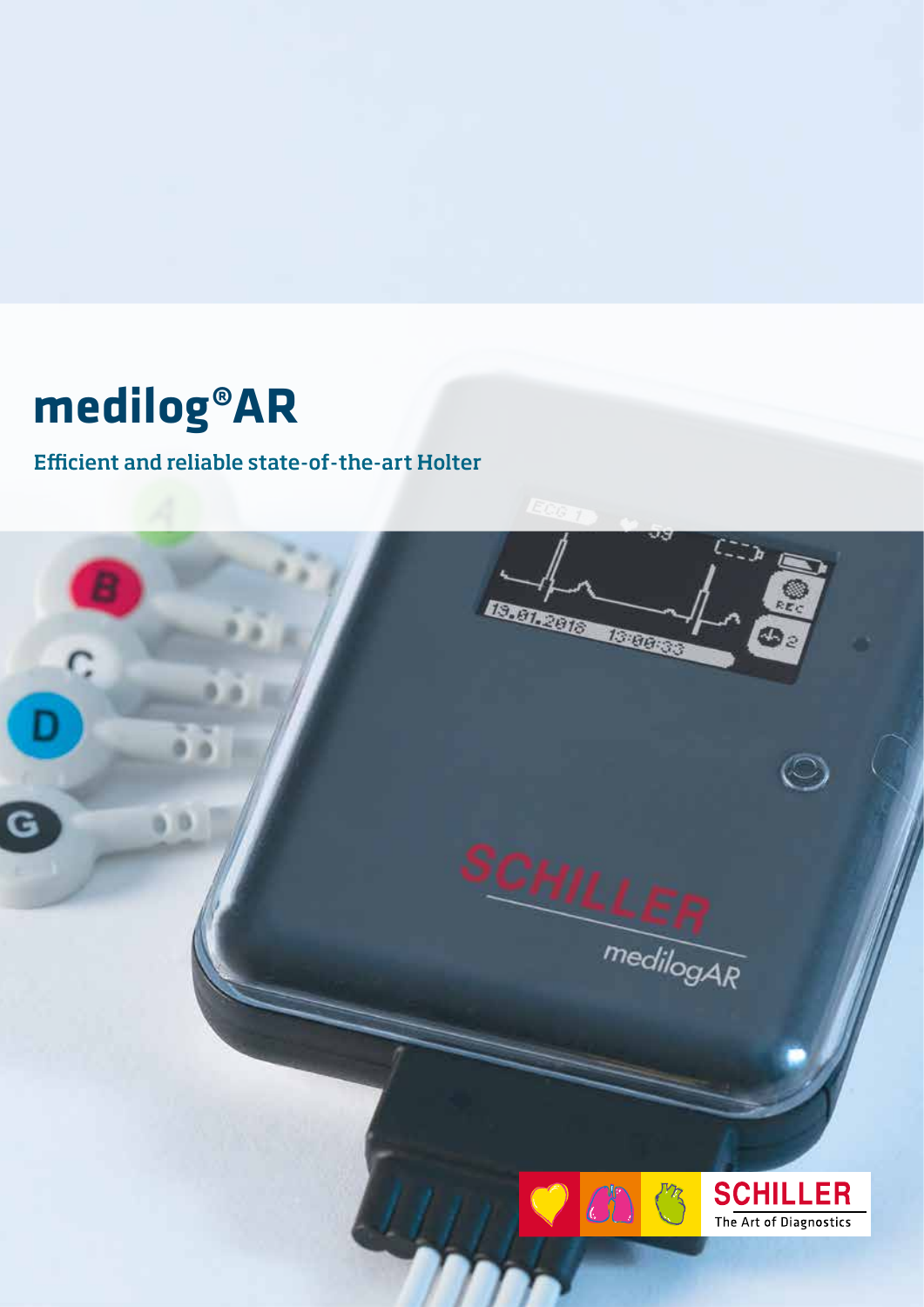# medilog® AR

- Robust, shock- and splashproof as well as easy to clean
- Flexible dual-battery concept for more than 14 days recording duration
- Zero seconds atrial fibrillation/atrial flutter detection based on true P-wave analysis

#### **IDEALLY SUITED FOR CLINICAL ROUTINE**

The shock- and splash-proof design makes the medilog®AR Holter highly suitable for the daily clinical routine. The Holter and its carrying case are robust and easy to clean.

### **TWO WEEKS OF POWER**

Thanks to the dual-battery concept, the patients can be screened for more than 14 days without having to see the doctor to change the batteries.



Eco-friendly dual-battery concept (illustration)

#### **ECO-FRIENDLY BATTERY:**

By adjusting the signal resolution, the internal battery can run for 24/72 hours or more than 7 days. The high-quality internal battery is recharged via USB.

**SANGGRAPH** 

#### **AAA SINGLE USE BATTERY:**

For fastest turnaround times in high throughput clinics, use easily available standard AAA batteries.

#### **MORE THAN 14 DAYS:**

For maximum recording duration, combine a fully charged internal battery with an AAA battery to get more than 14 days with automated AF detection.

#### **VARIOUS CARRYING OPTIONS**

medilog®AR is so flat that it can easily be carried in a trouser pocket. With the carrying case, it can be worn on a belt or with a neck belt directly on the body.

#### **MADE TO SUPPRESS ARTIFACTS**

The medilog®AR Holter recorder features a superior resting ECG grade 32,000Hz sampling rate on 3 channels. This is used for true P-wave analysis, sophisticated artifact suppression and motion detection, enabling a speedy evaluation.

#### **ZERO SECONDS ATRIAL FIBRILLA-TION/AFL DETECTION:**

The medilog®AR scans for atrial fibrillation and atrial flutter by directly looking for P-waves, just as a cardiologist would.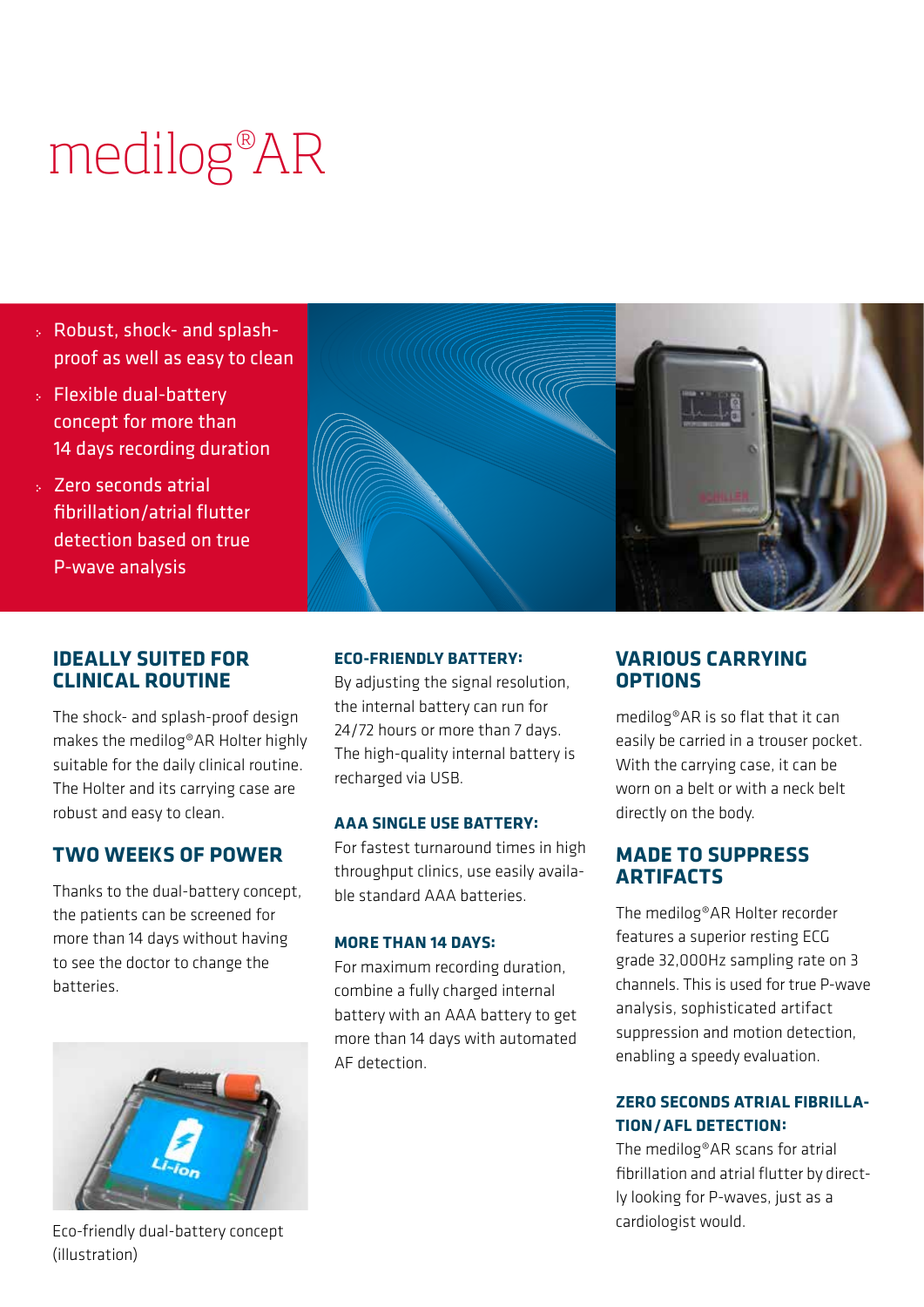#### display for easy operation

robust carrying case with various carrying options

microphone to record patient ID

buttons for patient events

runs on an internal rechargeable battery, or on normal AAA batteries, if desired

plug and play USB data exchange

> removeable patient cable with 5 wires, alternatively with 7 wires for even more reliability

medilogAR

#### **RESPIRATION EPISODES:**

Thanks to ECG-derived respiration recording, the medilog®AR is able to screen for potential respiratory episodes during sleep. The optional SpO2 sensor, connected via Bluetooth, allows for additional respiratory information.



SpO2 sensor, attached for the night

#### **MUCH MORE THAN ARRHYTHMIA SCREENING**

Locating Atrial Fibrillation in zero seconds, analysis of respiratory episodes, and high-resolution HRV are just some of the exceptional features of the medilog®AR. The analysis is carried out using the renowned medilog®DARWIN2 software.